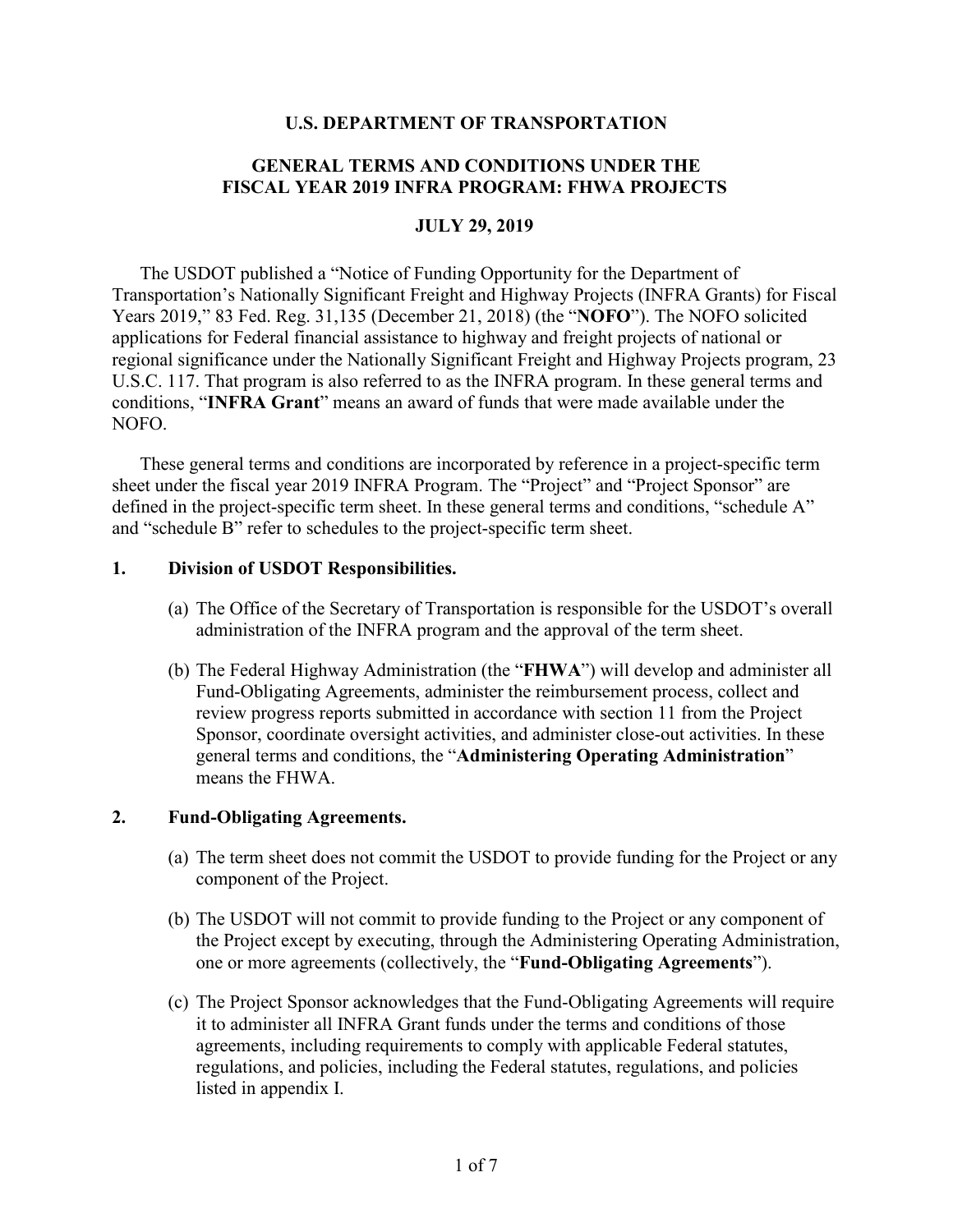- (d) The USDOT will not reimburse the Project Sponsor for expenditures, except under the terms and conditions of the Fund-Obligating Agreements.
- **3. Costs Incurred Before a Fund-Obligating Agreement.** The Project Sponsor acknowledges that the term sheet is not USDOT approval of any pre-award costs and that, unless the USDOT provides written approval of pre-award costs under 2 CFR 200.458, the USDOT will not reimburse expenditures made before the parties have executed a Fund-Obligating Agreement.
- **4. Project-Specific Terms in the Term Sheet.** Schedule A specifically memorializes the agreement of the parties on the following terms for each component of the Project:
	- (1) the component's scope of work;
	- (2) the component's budget, including identification of all funds necessary to complete the proposed component's scope of work;
	- (3) the component's milestone completion schedule, which sets dates for the completion of all major milestones relating to that component, including:
		- (A) completion and receipt of all required environmental approvals (including NEPA approvals);
		- (B) application for and anticipated receipt of all necessary Federal, State, and local permits and approvals;
		- (C) any necessary approval by a local transportation planning organization and inclusion in the required Transportation Improvement Program (TIP) or State Transportation Improvement Program (STIP); and
		- (D)start and completion of construction.

# **5. Project-Specific Accountability Provisions.**

- (a) The USDOT may reduce the INFRA Grant by the lesser of ten percent or \$10,000,000 if the USDOT determines that:
	- (1) the Project does not meet all project delivery milestones enumerated in section 2 of schedule B by the corresponding dates stated for those milestones in schedule  $A$ ;
	- (2) the Project does not meet an indicator of project success enumerated in section 2 of schedule B; or
	- (3) the Project Sponsor has not provided information that is sufficient to determine if the Project meets an indicator of project success enumerated in section 2 of schedule B.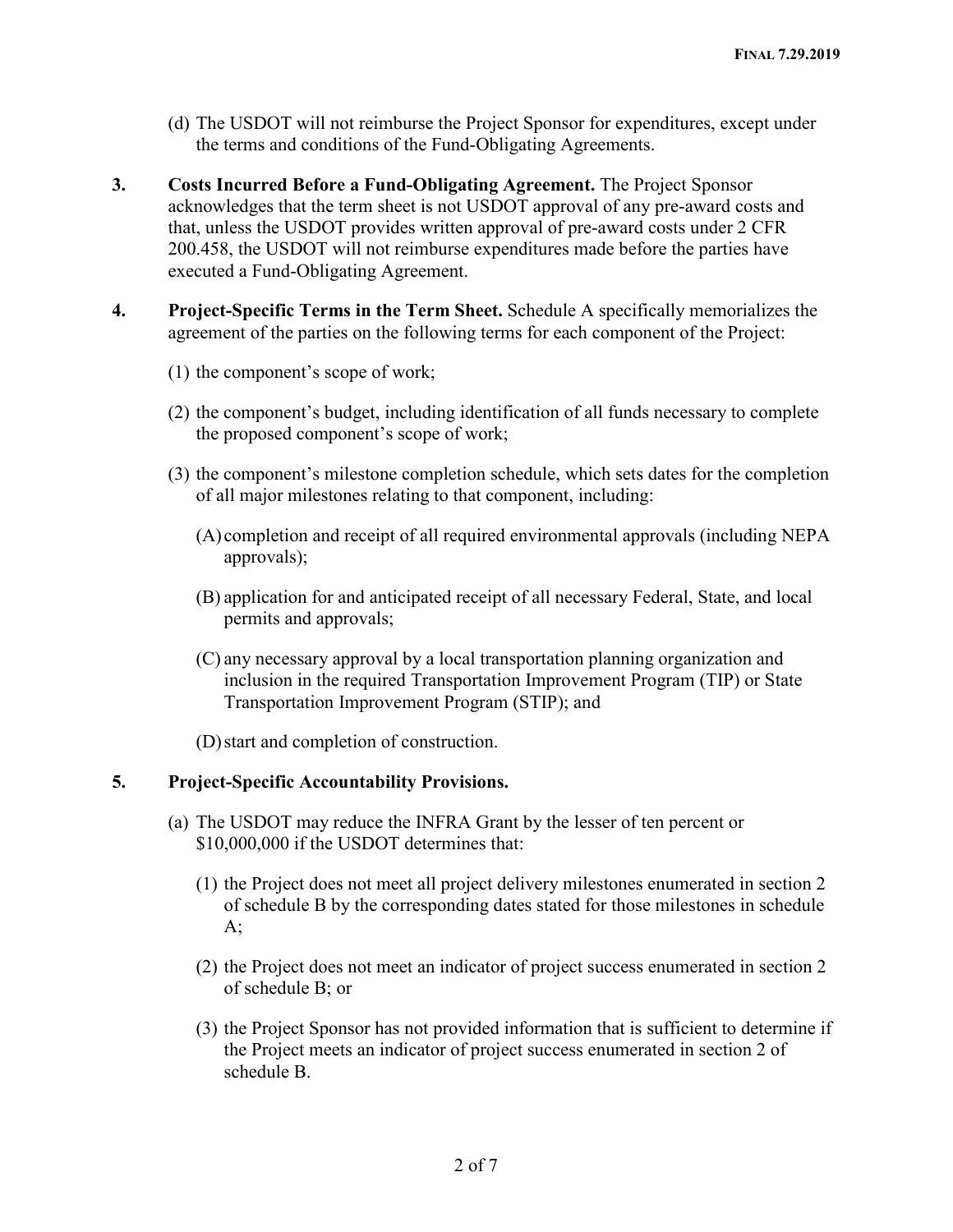If the USDOT had reimbursed costs exceeding the reduced amount, the Project Sponsor shall refund to the USDOT the difference between the reimbursed costs and the reduced amount.

- (b) The Project Sponsor acknowledges that amounts that are required to be refunded under this section 5 constitute a debt to the Federal Government that the USDOT may collect under 2 C.F.R. 200.345 and the Federal Claims Collection Standards (31 C.F.R. parts 900–999).
- **6. Use of Limited Non-Highway Funds.** The Project Sponsor acknowledges that the USDOT selected the Project for award with the expectation that no more than the "INFRA Grant Amount Subject to 23 U.S.C. 117(d)(2)" that is listed in schedule A would be subject to the limitation at 23 U.S.C. 117(d)(2). The Project Sponsor shall not request reimbursements that are subject to the limitation at 23 U.S.C. 117(d)(2) and, in aggregate, exceed the "INFRA Grant Amount Subject to 23 U.S.C. 117(d)(2)" that is listed in schedule A.

# **7. Safety Requirements.**

- (a) The Project Sponsor shall work with the Administering Operating Administration to identify, and the Project Sponsor shall carry out, safety-related activities for the Project that are consistent with the priority areas in the strategic highway safety plan for the State in which the Project is located and likely to yield safety benefits.
- (b) In the Project, the Project Sponsor shall incorporate appropriate safety-related activities that are identified as "proven safety countermeasures" at [https://safety.fhwa.dot.gov/provencountermeasures/.](https://safety.fhwa.dot.gov/provencountermeasures/)
- (c) The Project Sponsor shall describe, in the reports required under section 11, the specific safety-related activities carried out under this section 7.
- **8 Buy America Requirements.** The Project Sponsor acknowledges that the execution of a Fund-Obligating Agreement will subject the Project to 23 U.S.C. 313 and the term sheet is neither a waiver of 23 U.S.C. 313(a) nor a finding under 23 U.S.C. 313(b).
- **9. Environmental Review.** The Project Sponsor acknowledges that the term sheet does not commit the USDOT to any determination required under the National Environmental Policy Act (NEPA). The USDOT's determinations on the Project will be issued in full compliance with its NEPA regulations, 23 CFR Part 771, those of the Council on Environmental Quality, 40 CFR Parts 1500–1508, and all other applicable Federal environmental laws and regulations and, State and local laws and regulations, to the extent applicable.

## **10. Applicability of Federal Law.**

(a) The Project Sponsor shall comply with all applicable requirements of Federal law, including the Constitution of the United States; the conditions of performance, nondiscrimination requirements, and other assurances made applicable to the award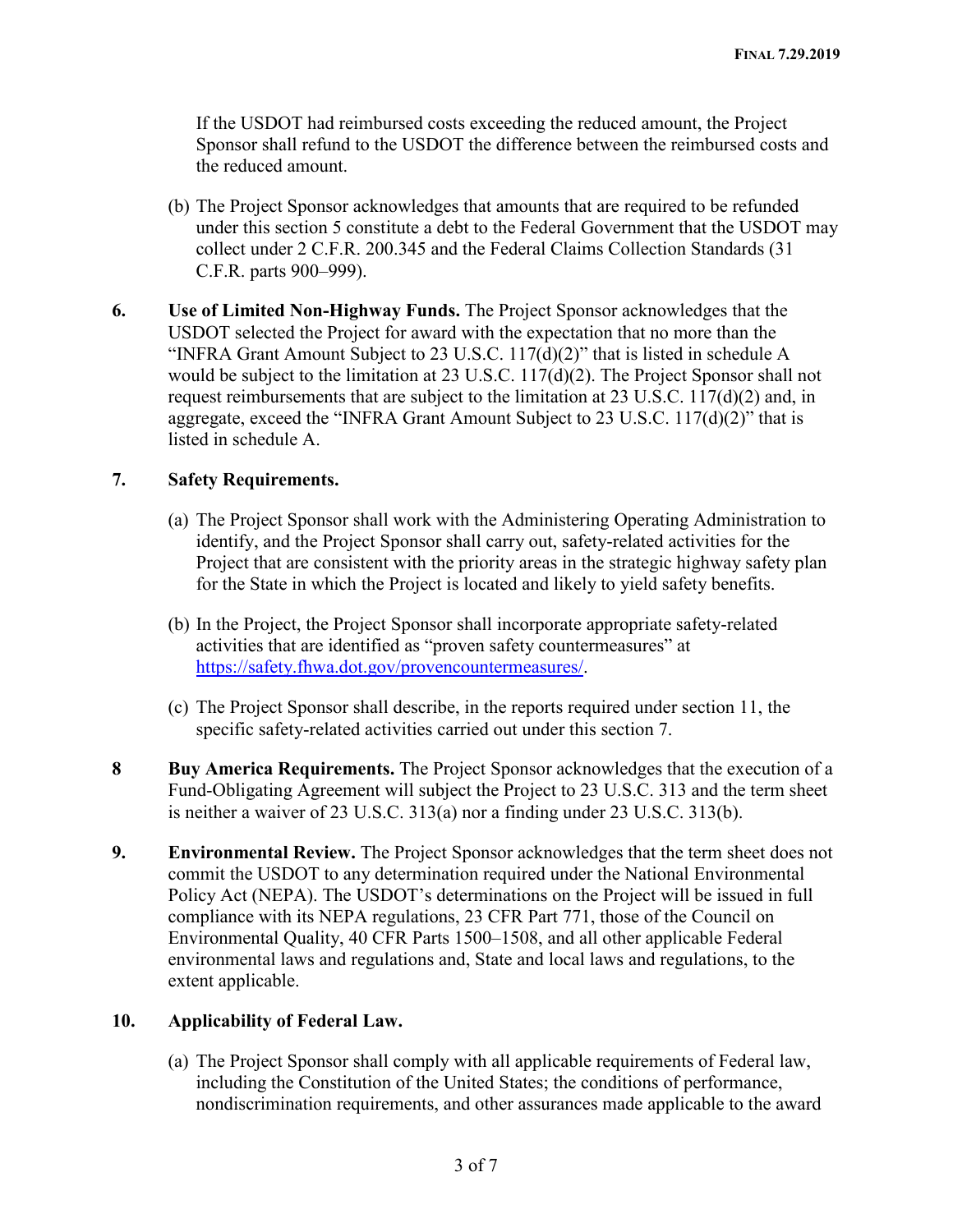of funds in accordance with regulations of the USDOT; and applicable Federal financial assistance and contracting principles promulgated by the Office of Management and Budget. In particular, the Project Sponsor shall ensure that no concession agreements are denied or other contracting decisions made on the basis of speech or other activities protected by the First Amendment.

(b) If the USDOT determines that the Project Sponsor has failed to comply with applicable Federal requirements, the USDOT may take remedial action, including terminating of the INFRA Grant, disallowing costs incurred for the Project, requiring the Project Sponsor to refund to the USDOT the INFRA Grant, and reporting the noncompliance in the Federal-government-wide integrity and performance system.

#### **11. Quarterly Project Progress Reports.**

- (a) On or before the 20th day of January, April, July, and October of each year and until the Project is complete and all Fund-Obligating Agreements under this term sheet have been closed out, the Project Sponsor shall submit a Quarterly Project Progress Report for each component of the Project. But if the date of the term sheet is in March, June, September, or December, instead of submitting a Quarterly Project Progress Report covering less than one month, the Project Sponsor shall submit the first Quarterly Project Progress Report in the fourth calendar month that begins after the date of the term sheet.
- (b) The Project Sponsor shall submit a Federal Financial Report (SF-425) as part of each Quarterly Project Progress Report.
- (c) The Administering Operating Administration will provide the Project Sponsor with the form and content for these Quarterly Project Progress Reports.

#### **12. Cost Sharing and Changes in Total Project Costs.**

- (a) The Project Sponsor hereby certifies that the "State Funds," "Local Funds," "Private Funds," and "Other Funds" listed in schedule A are committed to fund the Project.
- (b) If the actual eligible project costs are less than the "Total Future Eligible Project Cost" that is listed in schedule A, then the Project Sponsor may propose to the USDOT, in writing consistent with the Administering Operating Administration's requirements, specific additional activities that are within the scope of the Project, as defined in the Project Sponsor's application, schedule A, and schedule C, and that the Project Sponsor could complete with the difference between the "Total Future Eligible Project Cost" that is listed in schedule A and the actual eligible project costs.
- (c) If the actual eligible project costs are less than the "Total Future Eligible Project Cost" that is listed in schedule A and either the Project Sponsor does not make a proposal under section 12(b) or the USDOT does not accept the Project Sponsor's proposal under section 12(b), then: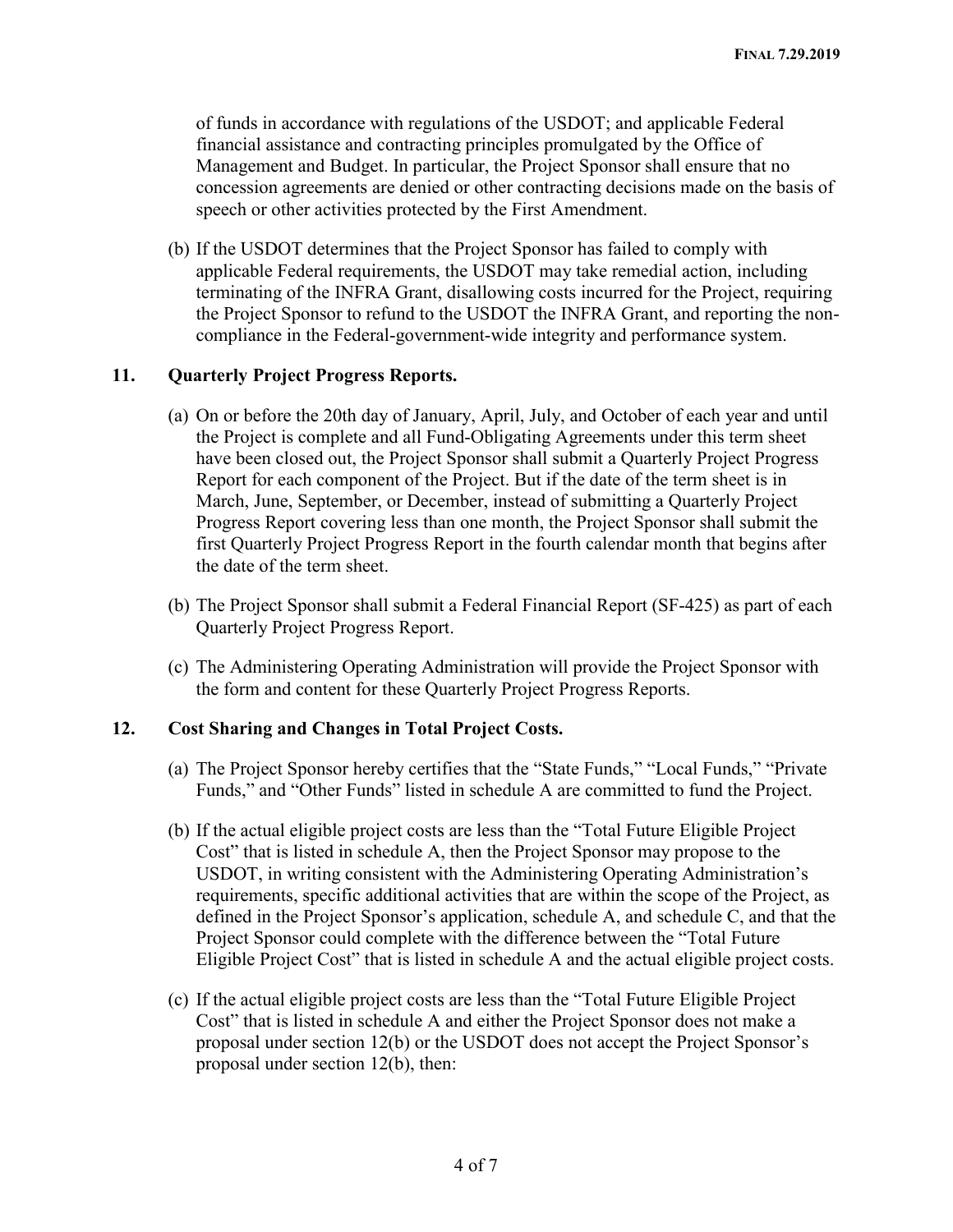- (1) the Project Sponsor shall submit a request under section 13 to reduce the Total Federal Assistance by the difference between the "Total Future Eligible Project Cost" that is listed in schedule A and the actual eligible project costs; and
- (2) if that modification reduces the "INFRA Grant Amount" listed in schedule A and the USDOT had reimbursed costs exceeding the revised amount, the Project Sponsor shall refund to the USDOT the difference between the reimbursed costs and the revised award.

In these general terms and conditions, "**Total Federal Assistance**" means the sum of the "INFRA Grant Amount" and the "Other Federal Funds" amounts that are listed in schedule A.

(d) The Project Sponsor acknowledges that amounts that are required to be refunded under section  $12(c)$  constitute a debt to the Federal Government that the USDOT may collect under 2 C.F.R. 200.345 and the Federal Claims Collection Standards (31 C.F.R. parts 900–999).

#### **13. Term Sheet Modifications.**

- (a) The parties may amend, modify, or supplement the term sheet by mutual agreement in writing signed by the USDOT and the Project Sponsor. Either party may request to amend, modify, or supplement the term sheet by written notice to the other party.
- (b) The parties shall not amend, modify, or supplement the term sheet except as permitted under section 13(a). If an amendment, modification, or supplement is not permitted under section 13(a), it is void.
- (c) The Project Sponsor shall request a modification of the term sheet to update schedule A if:
	- (1) the Project's activities differ from the statement of work that is described in schedule A;
	- (2) the construction complete date for the Project or any component of the Project changes to a date that is more than six months after the construction complete date listed in schedule A;
	- (3) the Project's "Other Federal Funds" increases from the amount listed in schedule  $A$ :
	- (4) the Project's "State Funds," "Local Funds," "Private Funds," or "Other Funds" decrease from the amounts listed in schedule A; or
	- (5) the "INFRA Grant Amount Subject to 23 U.S.C. 117(d)(2)" changes from the amount listed in schedule A.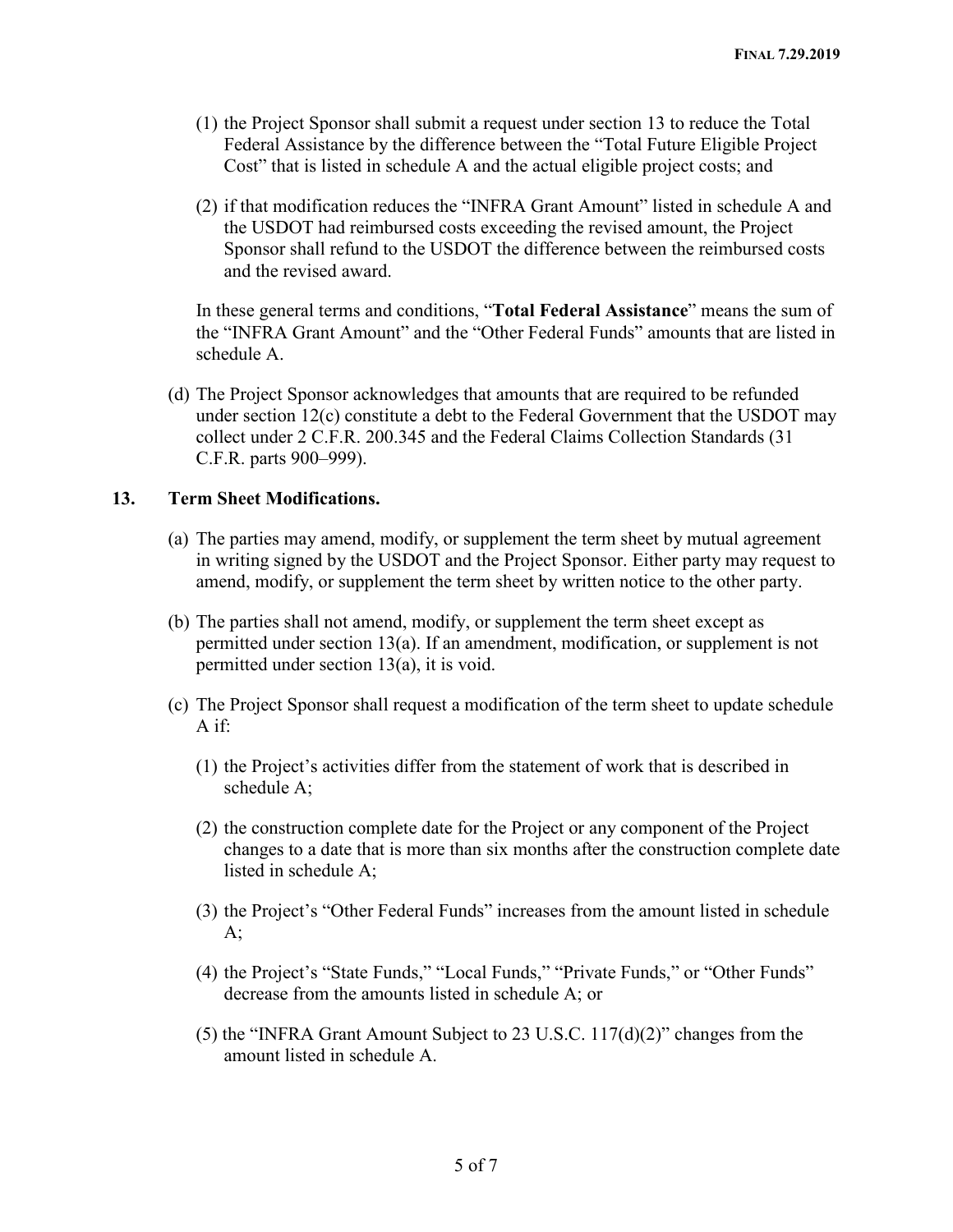(e) The USDOT may accept or reject proposals from the Project Sponsor under section 12 and section 13 and in doing so may elect to consider only the interests of the USDOT. The Project Sponsor acknowledges that making a proposal under section 12 does not amend, modify, or supplement the term sheet unless the parties execute a modification under section 13(a).

# **14. Noncompliance, Remedies, and Termination.**

- (a) The Project Sponsor acknowledges that the USDOT considers all INFRA Grant funds under the term sheet to constitute a single grant under 23 U.S.C. 117, that all Fund-Obligating Agreements entered under the term sheet are inter-related, and that all INFRA Grant funds provided through a Fund-Obligating Agreement are subject to the Project Sponsor's compliance with the term sheet and all other Fund-Obligating Agreements.
- (b) If the Project Sponsor fails to comply with the term sheet or a Fund-Obligating Agreement under the term sheet, then the USDOT may take actions under 2 CFR 200.338 without limiting those actions to the agreement under which the Project Sponsor was noncompliant.
- (c) If the Project Sponsor fails to timely complete a component of the Project, the USDOT may take action under section 14(b), including termination of all Fund-Obligating Agreements and disallowance of costs incurred under those agreements.
- (d) If the USDOT determines that the Project Sponsor's use of INFRA Grant funds under the term sheet would not advance the purposes of the INFRA program, the USDOT may terminate one or more Fund-Obligating Agreements and disallow costs incurred under those agreements.
- **15. Effective Date.** The terms and conditions in the term sheet are effective on the Project Sponsor upon execution of the term sheet by both the Project Sponsor and the USDOT.